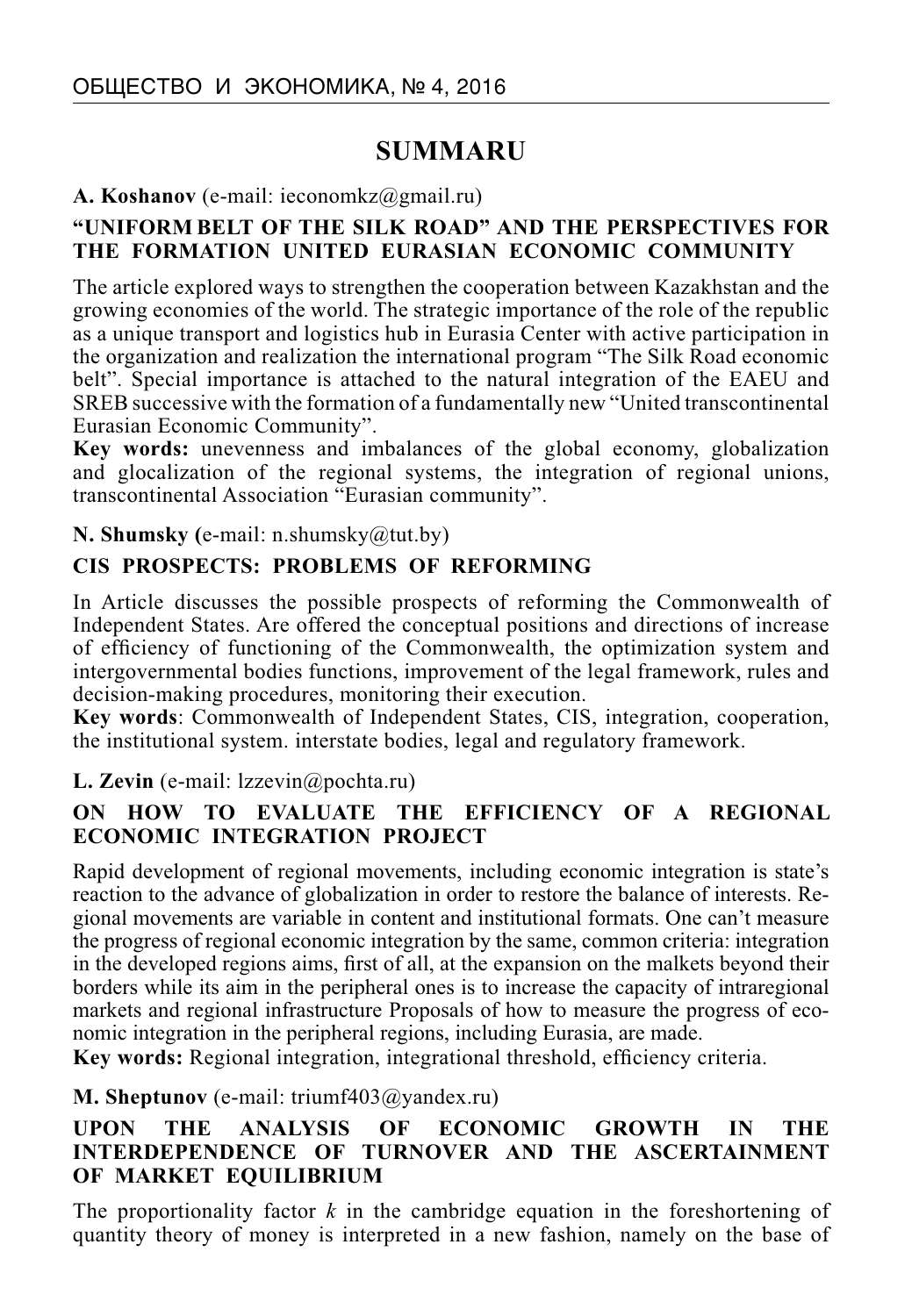queuing theory. Volumes of the requests are expressed as parts of GDP, depending on the values of the production function, which is the intensity of the produce. It is supposed the possibility of achieving of a steady-state or ultimately drawing near to mode of functioning of the macroeconomic network, both sectors of which, namely the production-consumption and the market, hinge are of the single-channel queuing system with waiting.

**Key words**: Cambridge equation, the quantity theory of money, turnover, queuing network, balance of two sectors, multiplicative production function, the Solow model.

#### **P. Kokhno** (e-mail:pavelkohno@mail.ru) **A.Veyko**

# **MANAGEMENT OF COMPETITIVENESS OF SPACE TRANSPORT SYSTEMS**

In article the problem of effective production of space-rocket production as development of means of removal is continuously connected with introduction of innovative technologies both for production of rockets, and for their operation on technical and starting complexes is investigated. Introduction of innovative technology gives effect in various areas (economic, social, technological, ecological, effect of increase of competitiveness), but the most significant among other is the technical and economic effect. Thus technological labor input of its production acts as one of the main parameters influencing competitiveness of domestic means of removal. Decrease in labor input at the expense of a factor of development of production, different introduction of innovations and the general optimization of management leads to decrease in prime cost and formation of competitive price of a product.

**Key words**: raketno-space production, competitiveness, labor input, production cost.

# **R. Bazarbaeva** (e-mail: rahat b@mail.ru)

#### **DEVELOPMENT OF GOOD GOVERNANCE INSTITUTE AS THE EFFICIENT FACTOR RESISTING CORRUPTION IN KYRGYZSTAN**

State intervention in the economy of Kyrgyzstan is necessary not only to ensure the normal functioning of market processes, but also to reduce the level of corruption and achieve sustainable economic development. Therefore this article examines the institute of good governance of the economy, the implementation of the basic principles of integrity in the work of government, aimed at combating corruption. **Key words:** Good governance institute, efficiency of institutional changes, public monitoring indicators, the provision of services, anti-corruption.

# **N. Novichkov** (e-mail:novichkov@gmail.com)

# **ABOUT THE EVOLUTION OF SCIENTIFIC KNOWLEDGE ABOUT PROFESSIONAL A CTIVITY OF A PERSON**

The article provides an overview of scientific theories and concepts, revealing the essence and content of human activity, shows the value of the profession as the most